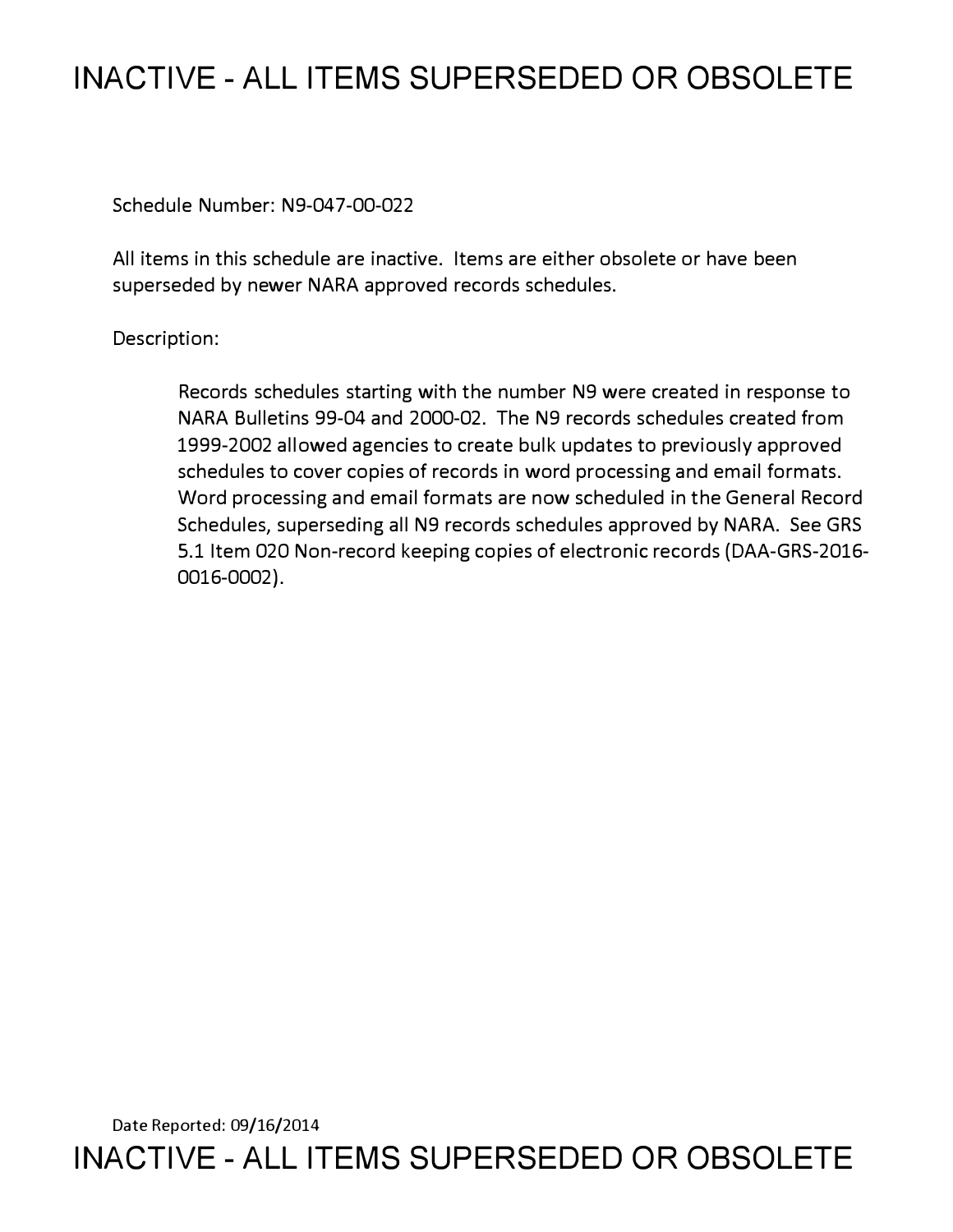|                                                                                                                                                                                                                                                                                                                                                                                                                                                                                                            | <b>REQUEST FOR RECORDS DISPOSITION AUTHORITY</b> | <b>JOB NUMBER</b><br>NG-47-00 <u>-22</u>                                                                      |                                                                                                                |                                                          |
|------------------------------------------------------------------------------------------------------------------------------------------------------------------------------------------------------------------------------------------------------------------------------------------------------------------------------------------------------------------------------------------------------------------------------------------------------------------------------------------------------------|--------------------------------------------------|---------------------------------------------------------------------------------------------------------------|----------------------------------------------------------------------------------------------------------------|----------------------------------------------------------|
| NATIONAL ARCHIVES & RECORDS ADMINISTRATION<br>To<br>8601 ADELPHI ROAD COLLEGE PARK, MD 20740-6001                                                                                                                                                                                                                                                                                                                                                                                                          |                                                  |                                                                                                               | Date received<br><b>JAN 1 0 2000</b>                                                                           |                                                          |
| FROM (Agency or establishment)<br>1<br><b>Social Security Administration</b>                                                                                                                                                                                                                                                                                                                                                                                                                               |                                                  |                                                                                                               | NOTIFICATION TO AGENCY                                                                                         |                                                          |
| <b>MAJOR SUBDIVISION</b><br>$\overline{2}$                                                                                                                                                                                                                                                                                                                                                                                                                                                                 |                                                  |                                                                                                               |                                                                                                                | In accordance with the provisions of 44 U S C 3303a, the |
|                                                                                                                                                                                                                                                                                                                                                                                                                                                                                                            |                                                  |                                                                                                               | disposition request, including amendments, is approved<br>except for items that may be marked "disposition not |                                                          |
| <b>MINOR SUBDIVISION</b><br>3                                                                                                                                                                                                                                                                                                                                                                                                                                                                              |                                                  |                                                                                                               | approved" or "withdrawn" in column 10                                                                          |                                                          |
| 4<br><b>CONFER</b>                                                                                                                                                                                                                                                                                                                                                                                                                                                                                         | NAME OF PERSON WITH WHOM TO                      | <b>TELEPHONE NUMBER</b><br>5                                                                                  | <b>DATE</b><br><b>ARCHIVIST OF THE UNITED STATES</b>                                                           |                                                          |
| <b>Stanley Nusenko</b>                                                                                                                                                                                                                                                                                                                                                                                                                                                                                     |                                                  | 410/965-8987<br>FAX 410/966-1704                                                                              | $5 - 8 - 00$                                                                                                   |                                                          |
| <b>AGENCY CERTIFICATION</b><br>6<br>I hereby certify that I am authorized to act for this agency in matters pertaining to the disposition of its records and that the<br>records proposed for disposal on the attached page(s) are not needed now for the business for this agency or will not be<br>needed after the retention periods specified, and that written concurrence from the General Accounting Office, under the<br>provisions of Title 8 of the GAO Manual for Guidance of Federal Agencies, |                                                  |                                                                                                               |                                                                                                                |                                                          |
| $\mathbb{X}$ is not required<br>has been requested<br>$\Box$ is attached, or                                                                                                                                                                                                                                                                                                                                                                                                                               |                                                  |                                                                                                               |                                                                                                                |                                                          |
| <b>DATE</b>                                                                                                                                                                                                                                                                                                                                                                                                                                                                                                | SIGNATURE OF AGENCY REPRESENTATIVE               | TITLE                                                                                                         |                                                                                                                |                                                          |
| 11/23/<br>rank T.                                                                                                                                                                                                                                                                                                                                                                                                                                                                                          |                                                  |                                                                                                               | SSA Records Officer                                                                                            |                                                          |
| 7 ITEM NO                                                                                                                                                                                                                                                                                                                                                                                                                                                                                                  |                                                  | 8 DESCRIPTION OF ITEM AND PROPOSED DISPOSITION                                                                | 9 GRS OR<br>SUPERSEDED JOB<br><b>CITATION</b>                                                                  | 10 ACTION TAKEN<br>(NARA USE ONLY)                       |
|                                                                                                                                                                                                                                                                                                                                                                                                                                                                                                            | NARA Bulletin 99-04)<br>JUN 2 1 2000             | <b>Retirement and Survivors Insurance Files</b><br>(See attached submission in response to<br>Copy B: ageming |                                                                                                                |                                                          |
| PREVIOUS EDITION NOT USABLE<br>115-109<br>STANDARD FORM 115 (REV 3-91)                                                                                                                                                                                                                                                                                                                                                                                                                                     |                                                  |                                                                                                               |                                                                                                                |                                                          |

 $\frac{1}{2}$  ,  $\frac{1}{2}$  ,  $\frac{1}{2}$ 

 $\ddot{\phantom{a}}$ 

 $\sim$   $\sim$ 

l.